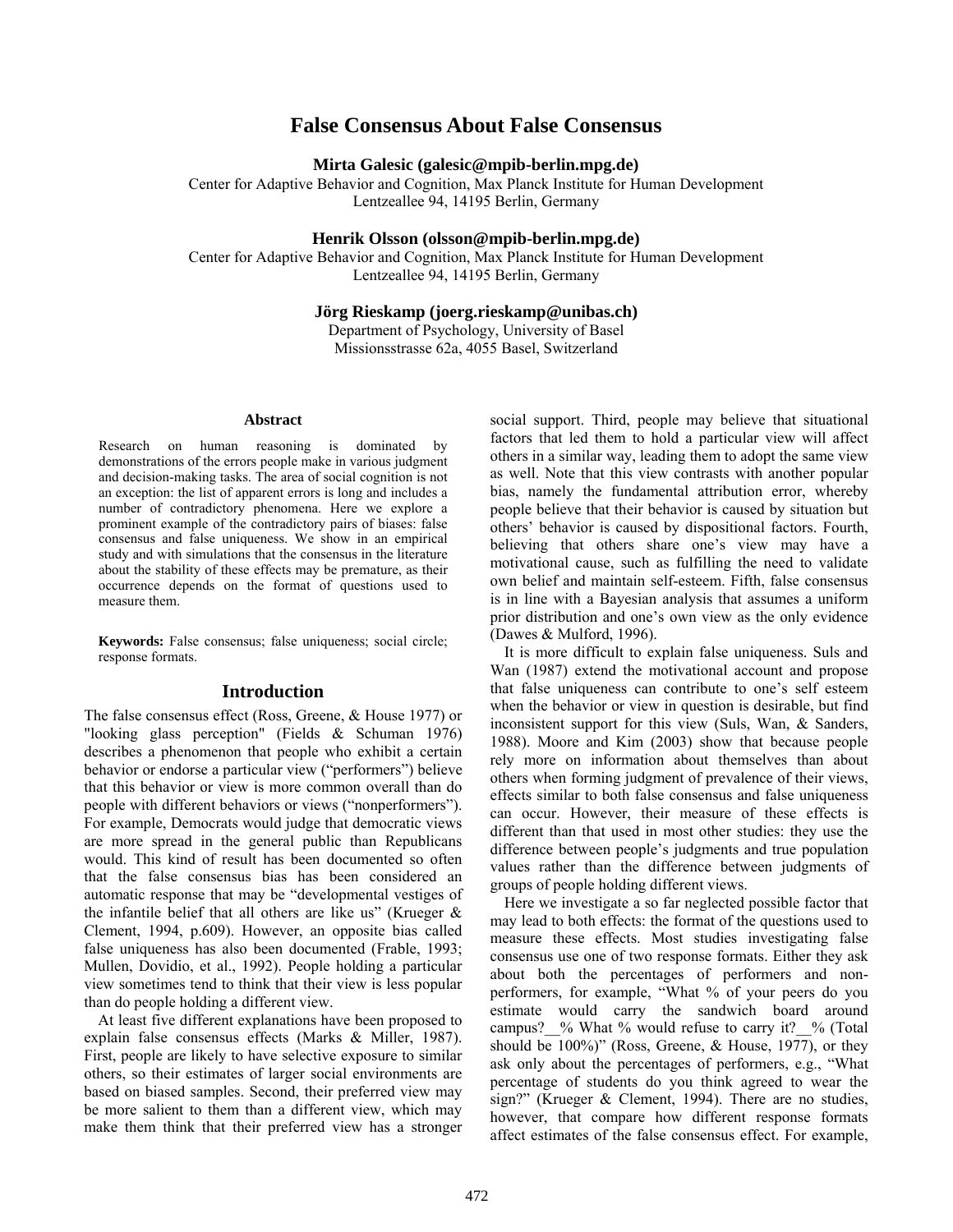it is not known whether the effect would remain the same if participants were asked about nonperformers rather than performers. It is well known from survey methodology literature that response formats can have strong effects on answers independently of people's true beliefs (Tourangeau, Rips, & Rasinski, 2000). Similarly, research on subjective probability calibration shows that people can appear overconfident, well calibrated, or underconfident depending on the response format used (Juslin, Wennerholm, & Olsson, 1999). This motivates us to explore these effects in the case of false consensus and false uniqueness effects.

#### **Method**

We asked 104 participants recruited from Mechanical Turk (43% female, mean age 34, 44% with bachelor or higher degree) three groups of questions about 10 characteristics, listed in Table 1. The questions were taken from publicly available results of large national surveys (Gallup World Poll 2011 for characteristics 1-5, Pew Center 2011 for 6- 10); full texts are available on request. In the present study, participants first gave their personal answer to each of the 10 questions. In this way we classified them as either performers or nonperformers on a particular characteristic. Thereafter they estimated the percentage of performers and/or nonperformers in their social circle (defined as adults you were in personal, face-to-face contact with at least twice this year), and in the general population of the United States. One random half of the participants answered the questions about their social circle first, and another half about the population.

For each characteristic, a random third of performers and a random third of nonperformers gave estimates of social circle and population percentages in one of the following response formats: 1) estimating *only* the percentage of performers, 2) estimating *only* the percentage of nonperformers, and 3) estimating *both* percentage of performers and nonperformers. Figure 1 provides an example of the three response formats for one of the characteristics, and Table 2 lists all formats. Note that in format 3 the estimates for performers and nonperformers have to sum to 100, but there is no such check in formats 1 and 2. Estimates for social circle and for the population were given always in the same format. The same individual could have answered questions for different characteristics in different formats, depending on whether he was a performer or nonperformer himself, and to which response format group he was randomized to.

| Table 1: Characteristics used in the study, along with |
|--------------------------------------------------------|
| percentage of people answering "yes" (performers) in   |
| national surveys, and percentage of such people in the |
| present sample.                                        |

|    | Characteristic                                 | Population % of<br>performers | Sample % of<br>performers |
|----|------------------------------------------------|-------------------------------|---------------------------|
| 1  | No money for<br>food in past 12<br>months      | 19                            | 18                        |
| 2  | Donated to<br>charity last<br>month            | 57                            | 41                        |
| 3  | Experienced<br>theft in past 12<br>months      | 12                            | 21                        |
| 4  | Religion is<br>important part<br>of daily life | 64                            | 28                        |
| 5  | Attended<br>worship in past<br>7 days          | 47                            | 14                        |
| 6  | Belief in God<br>necessary to be<br>moral      | 53                            | 13                        |
| 7  | Believes in God                                | 70                            | 54                        |
| 8  | Smokes tobacco<br>at least once/day            | 15                            | 24                        |
| 9  | Military force<br>sometimes<br>necessary       | 77                            | 84                        |
| 10 | Homosexuality<br>should not be<br>accepted     | 36                            | 18                        |

| When asked                                                                                                  |
|-------------------------------------------------------------------------------------------------------------|
| "Within the past 12 months, have you had money or property stolen from you<br>or another household member?" |
| Response format 1:                                                                                          |
| what percentage of adults living in the United States would answer "Yes"?                                   |
| $\frac{1}{2}$                                                                                               |
| <b>Response format 2:</b>                                                                                   |
| what percentage of adults living in the United States would answer "No"?                                    |
| $\frac{1}{2}$                                                                                               |
| Response format 3:                                                                                          |
| what percentage of adults living in the United States would answer                                          |
| "No"? % "Yes"?<br>$\frac{0}{0}$                                                                             |
|                                                                                                             |

Figure 1. Example of the three response formats used to elicit estimates of performers and nonperformers in general population.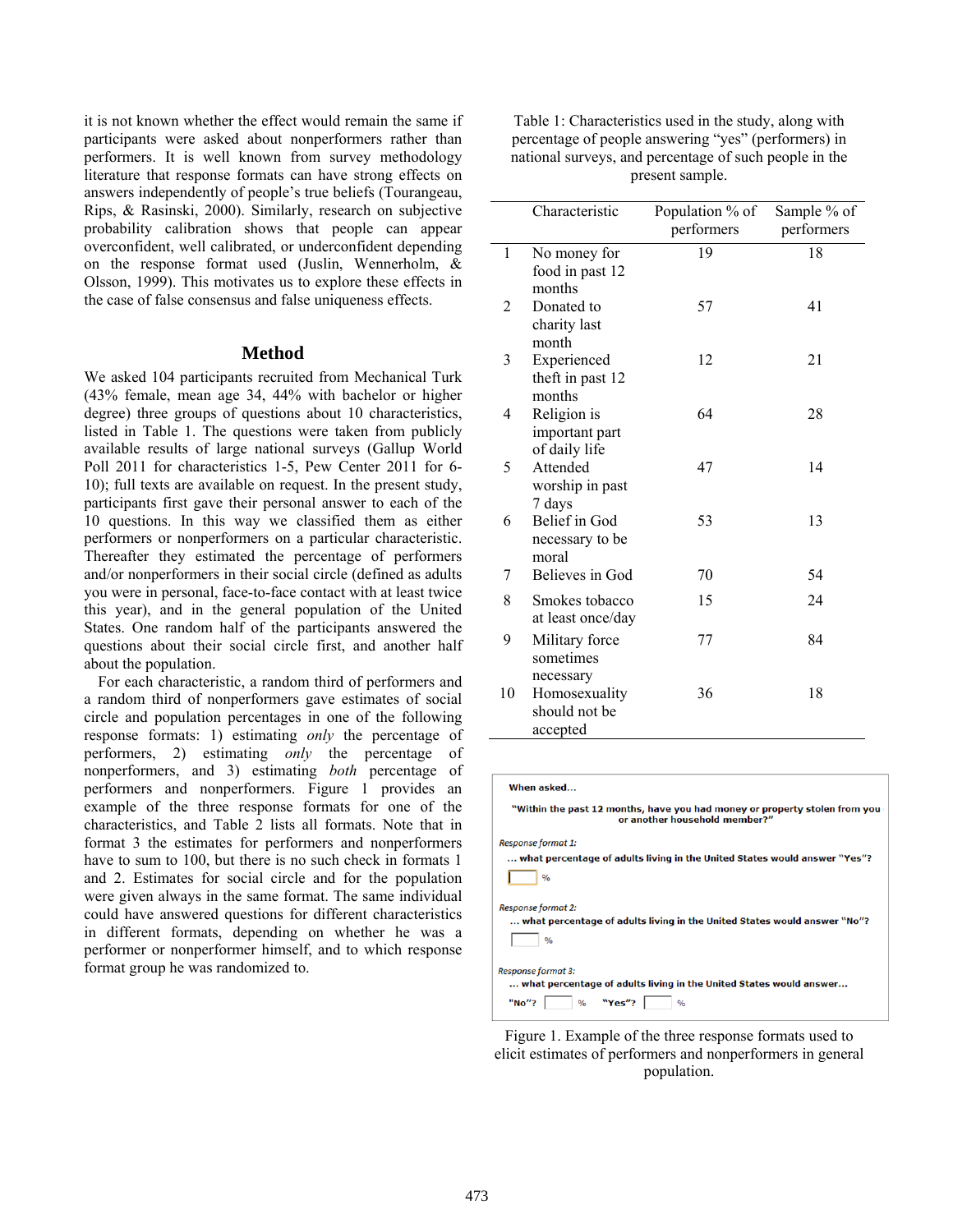| format                      | Response Estimates about<br>prevalence of                                | Estimates given Abbre-<br>by                    | viation                           |
|-----------------------------|--------------------------------------------------------------------------|-------------------------------------------------|-----------------------------------|
|                             | Performers only                                                          | Performers                                      | P P                               |
| $\mathcal{D}_{\mathcal{L}}$ | Nonperformers only                                                       | Performers                                      | NP.P                              |
| 3                           | Performers and<br>Nonperformers                                          | Performers                                      | Pnp.P<br>NPP, P                   |
| $\overline{2}$              | Performers only<br>Nonperformers only<br>Performers and<br>Nonperformers | Nonperformers<br>Nonperformers<br>Nonperformers | P.NP<br>NP.NP<br>Pnp.NP<br>NPp.NP |

Table 2: Different ways in which prevalence of performers can be inferred, depending on the response format.

False consensus and false uniqueness can be measured in different ways. The most prevalent approach in the literature is to calculate the difference between the prevalence of performers as estimated by performers (P.P) and the prevalence of performers as estimated by nonperformers (P.NP). A positive difference P.P - P.NP is interpreted as false consensus, and a negative difference as false uniqueness. In our study, separate groups of both performers and nonperformers gave estimates in 3 different formats. This enables calculating the size of false consensus in 9 different ways, listed in Table 3.

Table 3: Different ways in which false consensus effects can be calculated, depending on the response format.

| Type of false<br>consensus | Calculation                    |
|----------------------------|--------------------------------|
| 11                         | $P.P - P NP$                   |
| 12                         | $P.P - (100 - NP.NP)$          |
| 13                         | $P.P - Pnp.NP$                 |
| 21                         | $(100 - NP.P) - P.NP$          |
| 22                         | $(100 - NP.P) - (100 - NP.NP)$ |
| 23                         | $(100 - NP.P) - Pnp.NP$        |
| 31                         | $Pnp.P - P.NP$                 |
| 32                         | $Pnp.P - (100 - NP.NP)$        |
| 33                         | $Pnp.P - Pnp.NP$               |

## **Results**

How stable are false consensus effects across different response formats? If response format does not play a role, estimates of prevalence of performers should be the same for all formats, consequently resulting in same direction and size of false consensus effects. However, Figure 2 shows that the effects vary depending on response formats used to estimate prevalence of performers. The most extreme example is characteristic number 1 (no money for food), where estimates exhibit false uniqueness when performers estimate prevalence of performers (types 11-13), but false consensus when performers estimate prevalence of nonperformers (types 21-23) or when they estimate prevalence of both performers and nonperformers (types 31- 33). Several other characteristics show similar patterns of both false consensus and false uniqueness effects.



Figure 2: False consensus effects for nine different ways of calculating false consensus (see Table 3 for details). Small numbers denote effects for different characteristics. Full line denotes mean of the effects. Dotted lines denotes difference between performers and nonperformers in participants social circles (see text).

How can these different false consensus and false uniqueness effects for the same characteristics be explained? We propose a simple model of how estimates of prevalence of performers in the population are derived. The model has two plausible assumptions. First, people derive estimates about the general population based on the samples they have in their immediate social environment, that is their social circles (see Galesic, Olsson, & Rieskamp, 2012, for a social circle model that accounts for people's estimates of population distributions). Support for this assumption is shown in Figure 2, where dotted line represents differences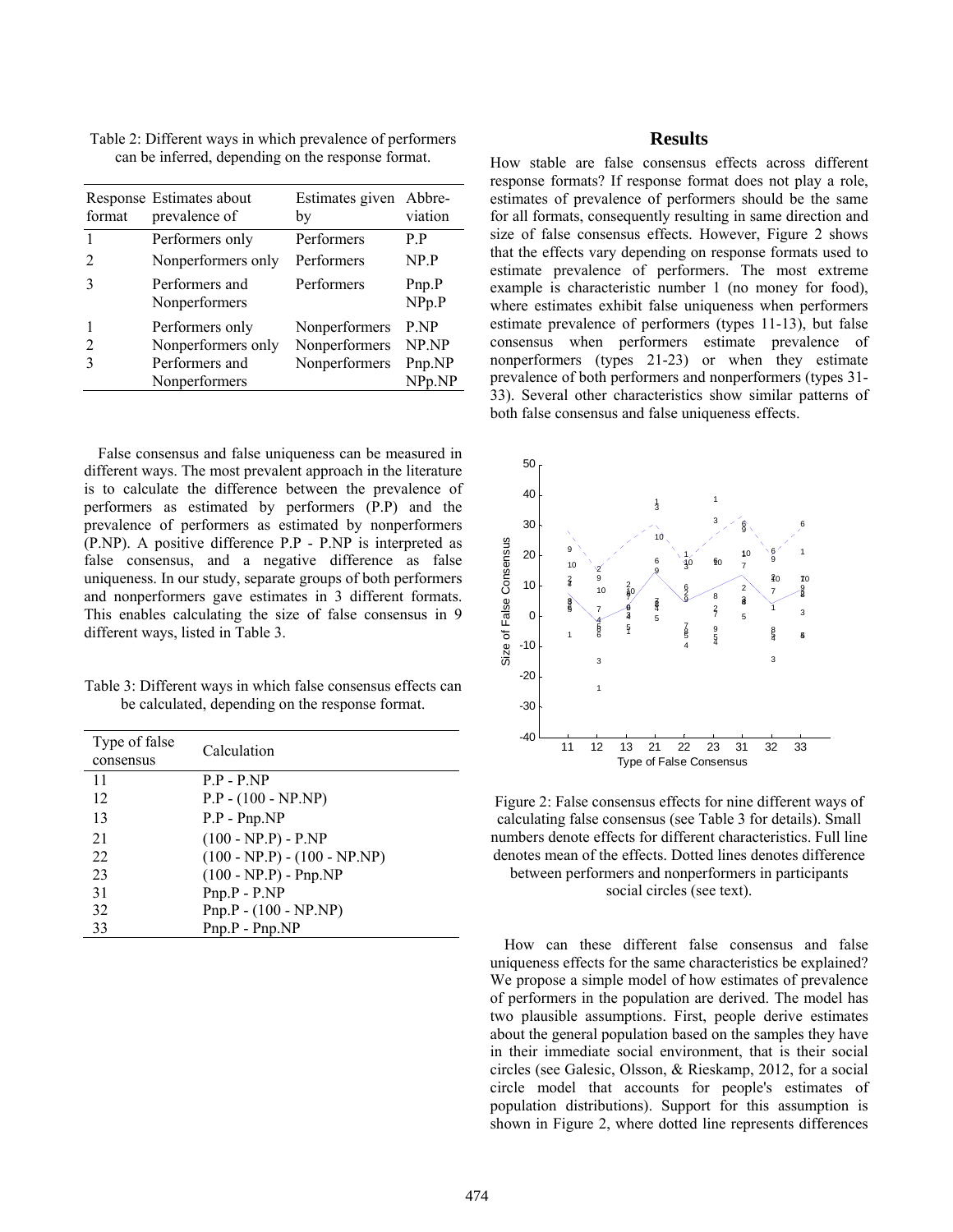in percentages of performers and nonperformers, calculated by different methods, in participants' social circles. They parallel the population estimates  $(r=89)$ .

Second, we assume that to derive these estimates, people attempt to recall as many individuals in their social circle belonging to the required category (e.g. performers) as they can. Because of time and effort limits, they are often not able to recall all such individuals. Consequently they may underestimate the percentage of those individuals in the population *relative* to what they would report had they recalled all such individuals in their social circle.

The model can be formalized for each response format separately, as follows. Recall that to estimate false consensus effects, a researcher needs estimates of prevalence of performers. When a person is asked only about performers in the general population (response format 1, see Table 2), his estimate of population prevalence of performers can be modeled as:

$$
P_1 = SC_P \times \alpha \, ,
$$

where  $P_1$  is the performers' population prevalence estimated in response format  $1, SC<sub>P</sub>$  is the percentage of that person's social circle that are performers, and  $\alpha$  is a memory activation level parameter ranging from 0 to 1. Note that according to this model people are assumed to always estimate population prevalence of performers as lower or equal than in their social circle. When a person is asked only about nonperformers in the general population (response format 2), his estimate of population prevalence of performers can be inferred from his estimate of population prevalence of nonperformers. This can be modeled as:

$$
P_2 = 100 - SC_{NP} \times \alpha,
$$

where  $SC_{NP}$  is the percentage of that person's social circle that are nonperformers, and the meanings of other symbols are the same as above. Note that if prevalence of nonperformers is underestimated  $(\alpha < 1)$ , then the inferred prevalence of performers in this response format will be overestimated relative to the true percentage in the social circle.

Finally, when a person is asked to estimate the percentage of both performers and nonperformers (response format 3), his estimate of population prevalence of performers can be modeled as:

$$
P_{3} = 100 \times \left(\frac{SC_{P} \times \alpha}{SC_{P} \times \alpha + SC_{NP} \times \alpha}\right) = SC_{P},
$$

where meanings of symbols are the same as above. Because in this response format percentages of performers and nonperformers have to sum to 100, the denominator serves to normalize the sum of prevalence estimates of performers and nonperformers, which would be lower than 100 if  $\alpha$ <1. That is, it is assumed that people recall a subset of performers and nonperformers from all performers and nonperformers in memory, and then estimate the percentage

of each group in the sum of both groups. If their recall of performers and nonperformers is unaffected by other factors (see Discussion for more comments on this possibility), then their population estimate of performers equals the percentage of performers in their social circle (*SCP*).

Note that for simplicity we do not model the fact that reports of social circles are similarly affected by response formats as the population estimates. However we believe that modeling this would only make estimated parameters larger, but would not change relative differences between estimates in different formats.

To check whether this simple model could reproduce the pattern of results in Figure 2, we simulated estimates of prevalence of performers for 10 different fictitious characteristics with social circle prevalence ranging from 1% to 91% in steps of 10 percentage points. We modeled population estimates using the formulas above and different values of *α*. For *all* values of *α* lower than 1 the pattern of false consensus effects is very similar to the empirical results in Figure 2. Figure 3 shows an example for *α*=.8.



Figure 3: Simulated patterns of false consensus and false uniqueness effects, for  $\alpha = 8$ . Full line denotes results assuming the same social circles for performers and nonperformers. Dotted line denotes results assuming that performers know relatively more performers than do nonperformers.

As visible in Figure 3, the pattern of false consensus and false uniqueness effects in this fictitious data set is very similar to the empirical pattern shown in Figure 2. The full line represents false consensus estimates assuming that performers and nonperformers have the same percent of performers in their social circles. However, in reality each group typically knows more individuals similar to themselves. Therefore we observe stronger false uniqueness effects in the simulation than in the empirical data. However, if we assume a small difference in social circles so that nonperformers have 20 percentage points fewer performers in their social circles than do performers, all